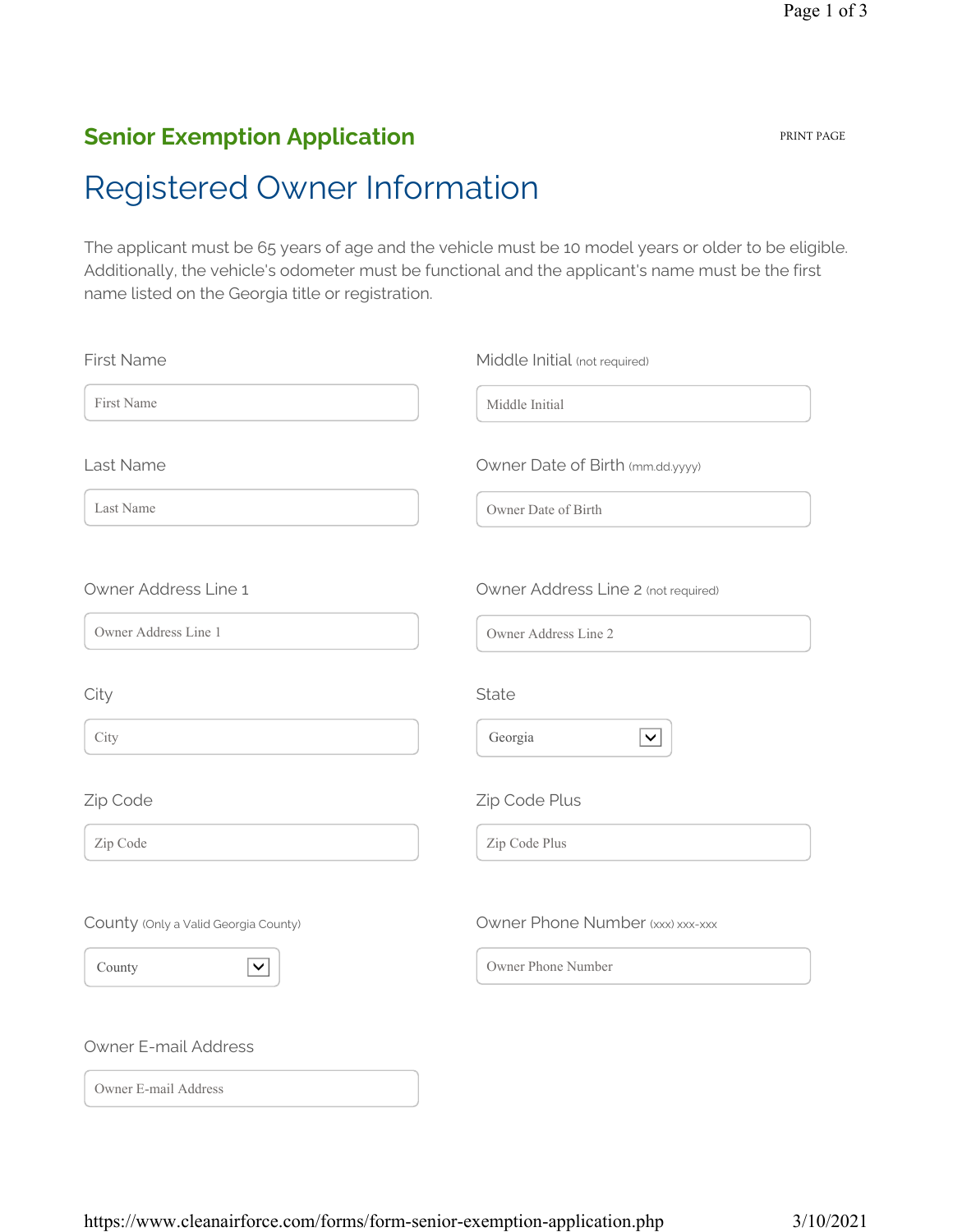### Vehicle Identification Information

| Year              | Make                                      |
|-------------------|-------------------------------------------|
| Year              | Make                                      |
| Model             | VIN                                       |
| Model             | <b>VIN</b>                                |
| <b>Tag Number</b> | Current mileage (do not include decimals) |
| Tag Number        | Current mileage                           |

Is your odometer functional? The odometer must be functional in order to demonstrate the "under 5,000 miles/year" requirement.

Yes  $\bigcirc$  No

## Proxy Information (If Applicable)

| Proxy's First Name   | Proxy's Middle Initial         |
|----------------------|--------------------------------|
| Proxy's First Name   | Proxy's Middle Initial         |
| Proxy's Last Name    | Proxy's Drivers License Number |
| Proxy's Last Name    | Proxy's Drivers License Number |
| Proxy's Phone Number |                                |
| Proxy's Phone Number |                                |

## Attach File

Copies of the following (scans, camera photos, etc., are acceptable but copies must be completely clear and readable):

• Proof of age. Examples include a copy of your driver's license, passport or birth certificate.

https://www.cleanairforce.com/forms/form-senior-exemption-application.php 3/10/2021